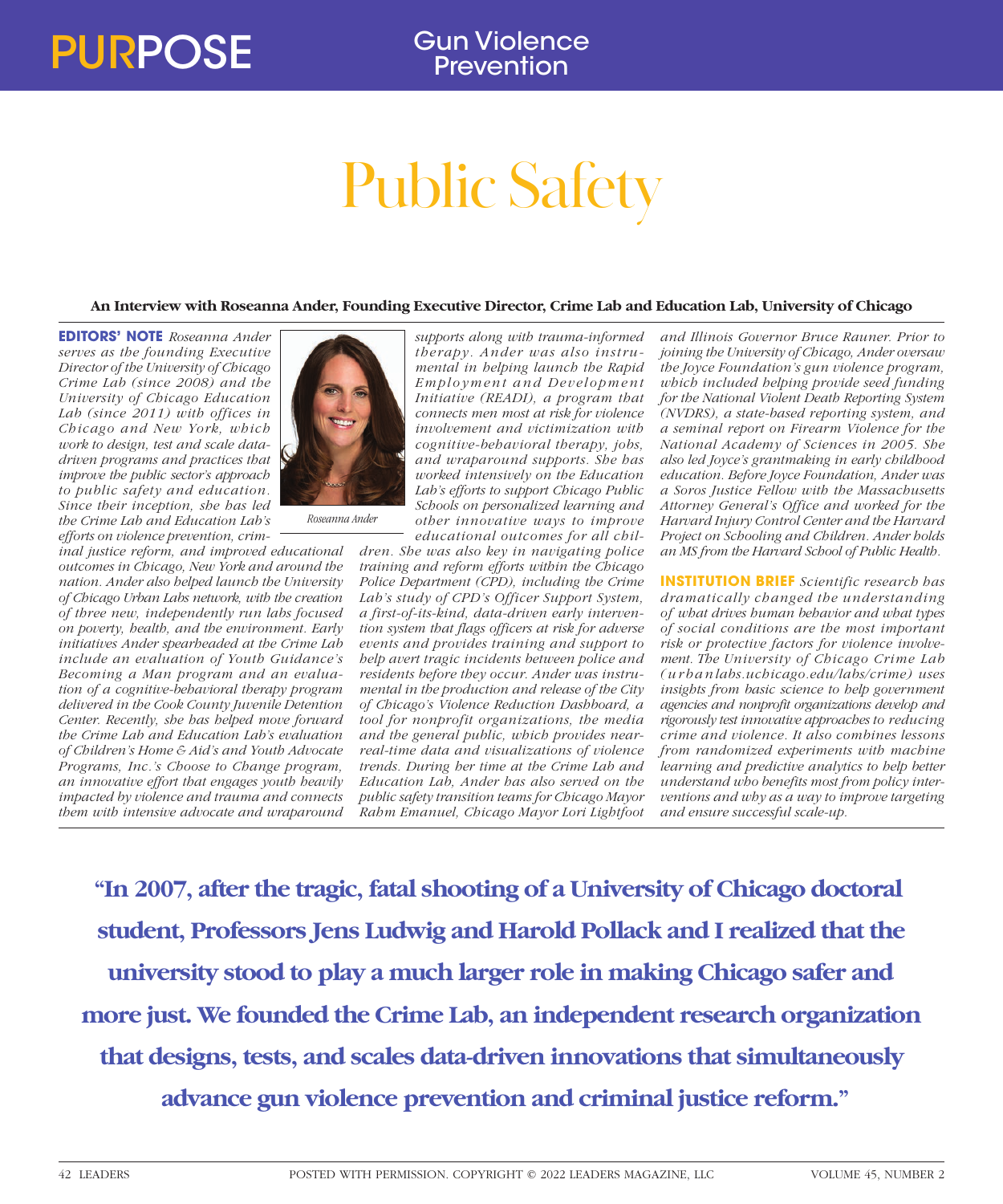

*Chicago Sports Alliance 2018 event - Courtesy of Chicago Bears*

### **Will you provide an overview of the University of Chicago Crime Lab and how you define its purpose?**

In 2007, after the tragic, fatal shooting of a University of Chicago doctoral student, Professors Jens Ludwig and Harold Pollack and I realized that the university stood to play a much larger role in making Chicago safer and more just. We founded the Crime Lab, an independent research organization that designs, tests, and scales data-driven innovations that simultaneously advance gun violence prevention and criminal justice reform.

Working with public sector agencies to improve their response to these two crises is central to the Crime Lab's purpose. There are two reasons why: first, the impact of these issues isn't equitable – communities of color are disproportionately harmed by the toll of these

problems and our government's failed attempts to address them; and second, it's the best way to make progress at scale.

#### **How is the University of Chicago Crime Lab working to improve the public sector's response to the dual crises of gun violence and America's broken criminal justice system?**

For too long, our elected officials have viewed addressing gun violence and criminal justice harms as zero-sum: either we can reduce gun violence, or we can reform the justice system. So during surges in gun violence – like the one we're experiencing now – we've historically seen calls for harsher "tough on crime" policies. But those punitive measures have harms of their own that often impact the very communities most affected by gun violence. That's why the Crime Lab is focused on improving how the public sector responds to both crises simultaneously.

We do this in a few ways. First, we work with the public sector directly through partnerships with entities like the Chicago Public Schools and the Chicago Police Department. For example, we helped stand up and bring on a treatment provider, Thresholds, to work with the Chicago Police Department to divert opioid users away from arrest and into treatment. We are working with these groups to evaluate a pilot of their "Narcotics Arrest Diversion Program" which has allowed over 800 Chicagoans to receive addiction treatment rather than be charged with a crime. Early results from the program found it reduced the rearrest rate among participants by 44 percent.

We also partner with nonprofit organizations to help design and evaluate their programming with the idea that by proving an intervention works, we make it more possible for policymakers to fund and scale it. That's exactly what happened with Becoming A Man (BAM), a program run by the nonprofit Youth Guidance that offers weekly mentoring, cognitive behavioral therapy and educational enrichment to high school boys at risk of gun violence involvement. Our evaluation of BAM – finding that it cut participants' violent crime arrests in half and boosted their high school graduation rates by nearly 20 percent – led to then-Chicago Mayor Rahm Emanuel investing \$36 million into the program and other similar mentoring programs. It also informed President Obama's My Brother's Keeper initiative, which now operates in 35 states.

#### **What are the keys to driving sustainable change in the fight against gun violence?**

First, it's important to understand what gun violence in America actually looks like. There's an idea that most gun violence is "rational" in that it's a cost-benefit type analysis in which shootings are pre-planned and thought through. But in fact, the vast majority of murders in America are not motivated by money, robberies, or wars between gangs over drug turf. They are most often the result of an argument that spins out of control. In Philadelphia, for instance, the city recently found that half of homicides were sparked by arguments.

*"Our contributions through the Chicago Sports Alliance are about more than financial support. We want to form meaningful relationships with these organizations and are proud to provide new opportunities and experiences*  to the young men in the READI Chicago program, and others, as part of that *work. It's important for us to continue joining forces with partners like the Crime Lab and READI on measurable gun-violence reduction solutions."*

> **Matt Simeone Director of Community & Alumni Relations, Chicago Bears**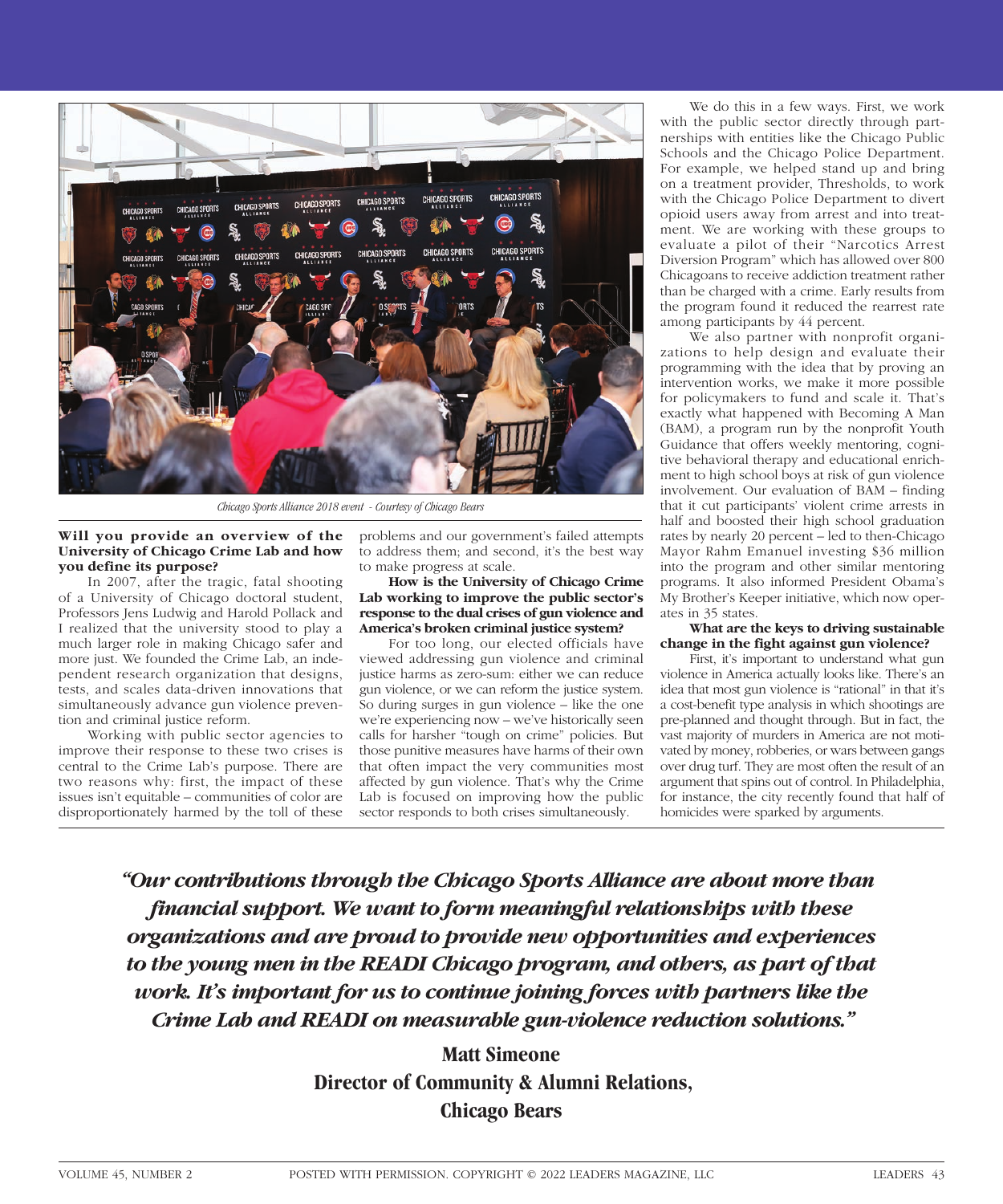That means one way to reduce gun violence is to make the situations in which those arguments occur more forgiving. The best way to do that is to limit the widespread availability of illegal guns. By the Crime Lab's estimate, illegal gun carrying in Chicago increased by over 100 percent in 2020, driven largely by guns trafficked into Chicago from outside states. Without the presence of a gun, altercations would still happen, but they would be far less likely to result in death.

Fair and effective policing is also critical to help to de-escalate arguments and discourage illegal gun carrying. But policing being "fair and effective" is key. Research shows that when the relationship between police and communities erodes, the public's willingness to report crimes declines, making people more likely to turn to self-enforcement and retaliation instead of the criminal justice system.

Another area of opportunity is Community Violence Intervention (CVI) programs, which have been shown to help people de-escalate stressful situations before they lead to violence. BAM, which I mentioned earlier, is one example. Another is READI Chicago, a CVI program the Crime Lab is evaluating that connects the men most at risk of gun violence involvement with trauma-informed therapy and support that was invested in by the Chicago Sports Alliance. Thirty-five percent of READI participants have previously been shot. Ninety-eight percent have been arrested at least once, with an average of 17 arrests. These are the men for whom our society provides no social safety net; men who other interventions historically struggle to reach. READI is changing that.

In order to drive sustainable change in the fight against gun violence, we need to address the root causes of gun violence and make situations more forgiving. Data and research from Chicago and cities around the country show this is possible.



*Chicago Sports Alliance 2019 event - Courtesy of Chicago White Sox*

#### **How critical are metrics to track the impact of the University of Chicago Crime Lab's initiatives?**

Being data-driven – and using metrics to track our impact – is at the very core of the Crime Lab's work as a research institution. Our goal is to have an outsized impact on our streets, in our courts, and across our justice system to support neighborhoods that have disproportionately suffered from the twin crises of gun violence and a broken criminal justice system for generations. We believe that the best way to do that is by harnessing data through rigorous, scientific evaluations to help cities and community-based organizations identify the most innovative and effective policies or programs.

We do research and publish the results in scientific journals, but we also believe it's critical to put data directly in the hands of residents. That's why we partnered with the City of Chicago and dozens of community organizations to create the Violence Reduction Dashboard, which granted the public unprecedented access to near real-time data on gun violence to help target resources and identify violence reduction strategies.

**The University of Chicago Crime Lab has worked with the Chicago Sports Alliance since the Alliance was created. Will you highlight this partnership and how the two organizations have collaborated?**

In 2017, the five iconic Chicago sports franchises – the Bears, Blackhawks, Bulls, Cubs,

*"The Chicago Sports Alliance represents what's possible through the power of sports, bringing communities together, building authentic relationships, and supporting community-led solutions. The Chicago Blackhawks are proud to work alongside our sports team partners to direct resources and attention towards such a critical issue facing Chicago. We stand alongside community leaders as they work tirelessly in their neighborhoods to end gun violence in our city."*

# **Sara Guderyahn**

**Vice President, Community, Chicago Blackhawks, and Executive Director, Chicago Blackhawks Foundation**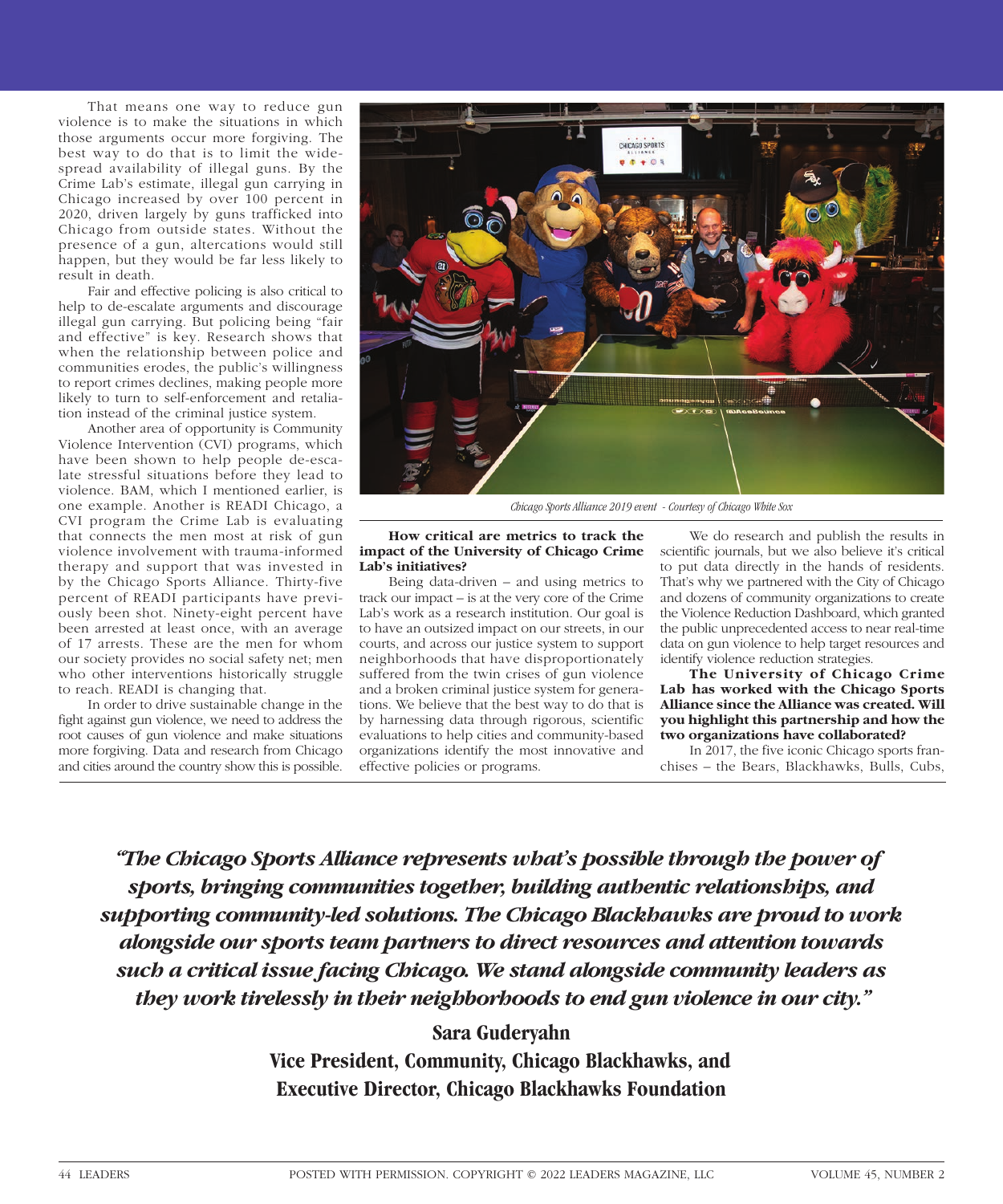*"As White Sox Chairman Jerry Reinsdorf has said, it is our responsibility to be a champion for our city and our fans who have given us so much. The Chicago Sports Alliance represents five iconic sports franchises standing together united against gun violence that has adversely impacted the lives of too many Chicagoans. We are grateful to lend the collective power and resources of the Alliance to our partners at the Crime Lab and READI Chicago who are transforming the lives of individuals on a daily basis through tested, evidence-based programs."* 

## **Christine O'Reilly**

**Vice President of Community Relations, Chicago White Sox, and Executive Director, Chicago White Sox Charities**

and White Sox – came together to form the Chicago Sports Alliance in support of impactful, evidence-based solutions to gun violence in the city. Since the Alliance's inception, the Crime Lab has worked closely with the teams to identify those solutions and direct over \$4 million in grants. Since 2019 the Robert R. McCormick Foundation has provided an additional \$1.5 million in matching grants to expand the collective work of the Chicago Sports Alliance.

In just five years, the Alliance has been enormously impactful – for instance, through the Alliance's investment in Choose to Change (C2C), a program reaching Chicago students at risk of gun violence who have become disengaged from the public school system. This program engages youth heavily impacted by violence and trauma by connecting them with intensive advocate and wraparound supports along with trauma-informed therapy to help

them live safe and successful lives. The Crime Lab was able to show that the C2C program reduced participants' violent crime arrests by 48 percent. In response to our findings, the City of Chicago and Chicago Public Schools expanded C2C to serve more than 2,000 students at the highest risk of gun violence involvement over three years. Additionally, the C2C providers are putting together a manual of the program to help other organizations across Chicago provide this high-quality program to more youth.

In addition to Choose to Change, the Sports Alliance has donated both their time and their funds to the READI Chicago Program. READI connects men at the highest risk of gun violence with traumainformed therapy and jobs. One of the program providers, former Director Eddie Bocanegra, has gone on to become an advisor for Attorney General Merrick Garland. He is providing advice to the Justice Department on CVI. With Bocanegra's

move to the federal government, we are seeing our theory of change in action as Bocanegra is now instrumental in steering hundreds of dollars towards evidence-backed interventions.

**What do you see as the role that Chicago's professional sports teams can play in addressing societal issues such as gun violence and how valuable has it been to have such engagement and commitment from the teams?**

The great power of the Alliance is that it uses the reach and resources of five of Chicago's major sports teams to engage the entire city on its most urgent challenge. It goes beyond dollars. Never before have the teams' owners worked collectively on an issue of such importance to Chicago. By showing that they are on the same team when it comes to reducing gun violence, the Alliance highlights that the violence Chicago experiences is everyone's problem, and we have to work together to solve it.

**"***The Bulls are dedicated to using its platform to tackle some of Chicago's toughest issues and are grateful for the opportunity to amplify our community efforts through the Chicago Sports Alliance. This unique partnership demonstrates the collaborative approach needed to tackle gun violence in our city and the responsibility of Chicago's sports teams to uplift the communities that support our teams day in and day out.***"**

> **Adrienne Scherenzel-Curry Vice President of Community Relations, Chicago Bulls**